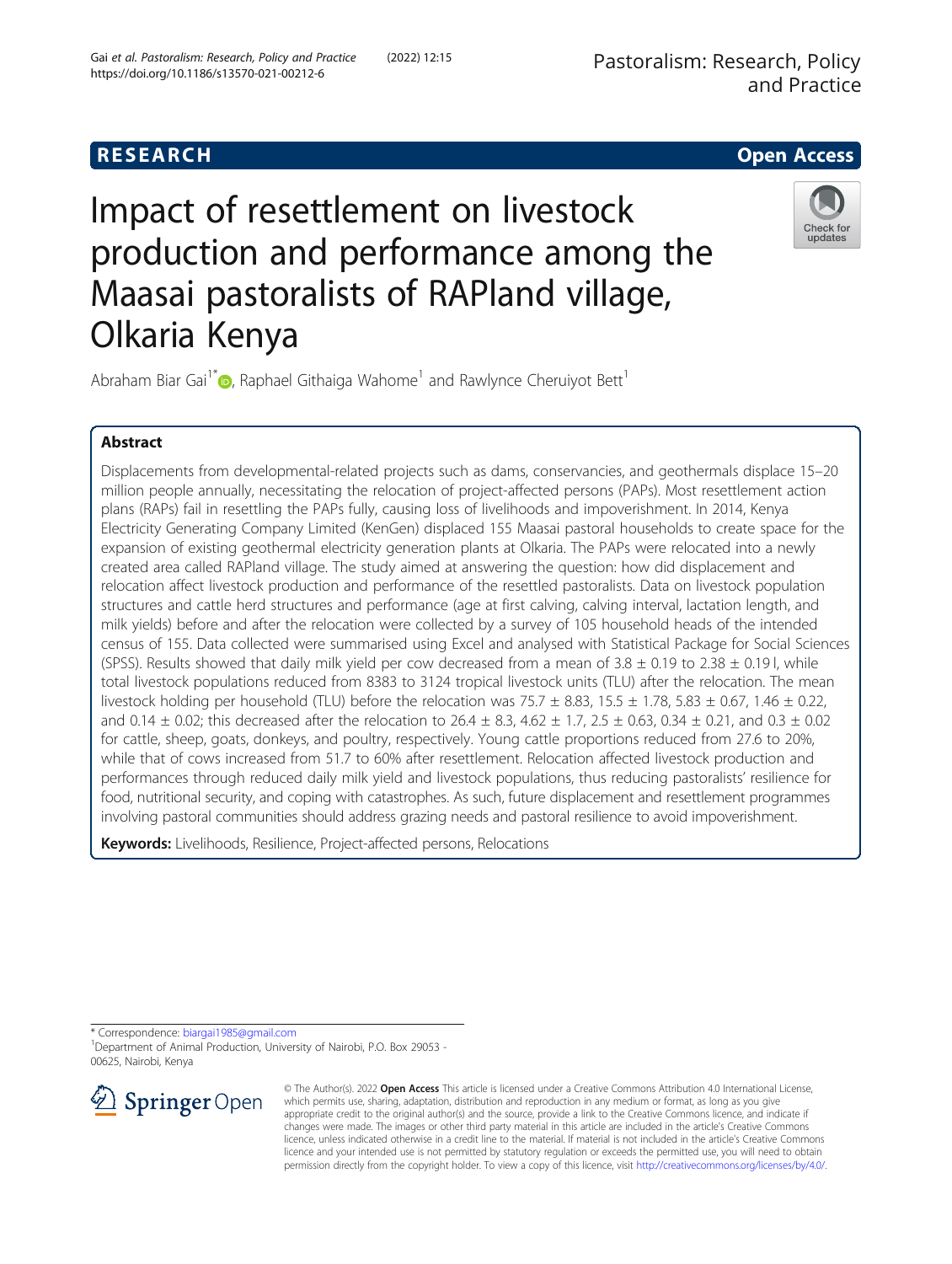## Introduction

Developmental projects that include hydroelectric dams, mines, agricultural, conservancies, and urban infrastructures have both positive and negative implications on the people they affect. Jobs' creation/employment opportunities and improved services delivery are some of the benefits that come with development projects with displacements, environmental degradation, and poverty as shortcomings. Globally, development-induced displacement and resettlement (DIDR) projects on estimates displaced between 15 and 20 million persons annually (Cernea and Mathur [2008;](#page-6-0) Terminski [2015;](#page-6-0) Cernea and Maldonado [2018](#page-6-0)). This number however could be higher when those restricted from accessing land and other resources are included (Abbink et al. [2014\)](#page-6-0). According to Cernea ([2007](#page-6-0)), displacement is not only the physical eviction of the people from their dwellings; it also involves expropriation of productive land and restricting access to other livelihood resources. Currently, development-induced displacement of persons is regarded as the most important forced migration worldwide (Pankhurst and Piguet [2009](#page-6-0)). In Eastern Africa, the take-over of rangelands by investment projects is putting the sustainability of extensive pastoralism in jeopardy, thus the lives of people depending on it.

Some of DIDR projects that displace people include dams/hydropower plants, highways, railways, airports, mines, national parks, conservancies, and agricultural (Terminski [2013](#page-6-0); Vanclay [2017](#page-6-0)). For example, Three Gorges Dam in China displaced 1.13 million people (Wilmsen [2016](#page-6-0)), the Marange diamond fields in Zimbabwe with 4700, Kariba Dam in Zambia had 57,000, Akosombo Dam in Ghana with 80,000, and Narmada Sardar Sarovar Dam in India with 127,000 (Stanley [2004](#page-6-0)). Due to their multidimensional, multifactor, multi-actor, multi-scalar, and multilevel in nature, resettlement action plans (RAPs) are regarded as being projects within projects (Reddy et al. [2017](#page-6-0)).

Although justified by the principle of "greater good for the larger number of people", most DIDR projects do fail in resettling the PAPs fully, but instead exposed them to risks that include loss of access to common resources, landlessness, joblessness, marginalisation, homelessness, food insecurity, increased morbidity, and community disarticulation as outlined in the impoverishment, risks, and reconstruction (IRR) model (Cernea [2007\)](#page-6-0). These impacts are more severe on children, women, and the elderly owing to their inherent social vulnerabilities (Mehta [2009](#page-6-0)). India, for instance, displaced 20 million people during the last four decades, of which 75% of these people became impoverished, as their livelihoods have not been fully restored (Mahapatra [1999\)](#page-6-0). Such impoverishments are not limited to India only but do occur in the Global South where most of these developmental projects are implemented.

Driven by the need for cheaper, sufficient, and clean energy, the Kenya Electricity Generating Company Limited (KenGen)—a parastatal mandated with electricity generation in Kenya, secured a one billion Euro funding from World Bank (WB), European Investment Bank among other donors in 2010 to expand existing geothermal production stations at Olkaria area. To implement this, four villages that include OlooMayana Ndogo, OlooNongot, OlooSinyat, and Cultural Centre inhabited by Maasai pastoral communities were displaced and had to be relocated. In effect, 155 households were moved into a single piece of communal land, called resettlement action plan land (RAPland) village, between August and September 2014.

As resettlement action plans (RAPs) are inadequately planned and executed, most resettled persons are deprived of their livelihoods and impoverished after the relocation. These effects have not been exhaustingly discussed, and thus, planning for displacement is challenged by inadequate information on its probable consequences. Using the case of Olkaria Geothermal developments, this study sought to answer the question "how displacement and relocation did affect livestock production and performance of the resettled Maasai pastoralists of the RAPland village of Olkaria area, Kenya?"

## The study area

This study was conducted at RAPland village that covers an estimated area of 688 hectares. It is located within the greater Olkaria Area, on the floor of Kenya's Great Rift Valley Systems. Administratively, the RAPland village is in Naivasha, Nakuru County. It is about 120 km northwest of the capital, Nairobi. In terms of climate, the greater Olkaria area falls under agro-ecological zone V or semi-arid climate, receiving 634 mm rainfall annually in a bimodal pattern, with longer rains coming in March–May and shorter ones in October–November. Generally, the elevation of the Naivasha sub-county is 1829 m above sea level with minimum and maximum daily temperatures of 11.4–16.6 °C and 25.4–35.5 °C, respectively with an average temperature of 18.4 °C for the area with July and February as the coldest and hottest months, respectively.

The key economic activity of the area is cattle, sheep, and goat pastoralism. Like most pastoralists in Kenya, the system is not commercially oriented. However, in times of need, livestock may be sold at the nearby Naivasha or Suswa urban areas. The area is served by an excellent road network created as a part of the geothermal developments in the area (Fig. [1](#page-2-0)).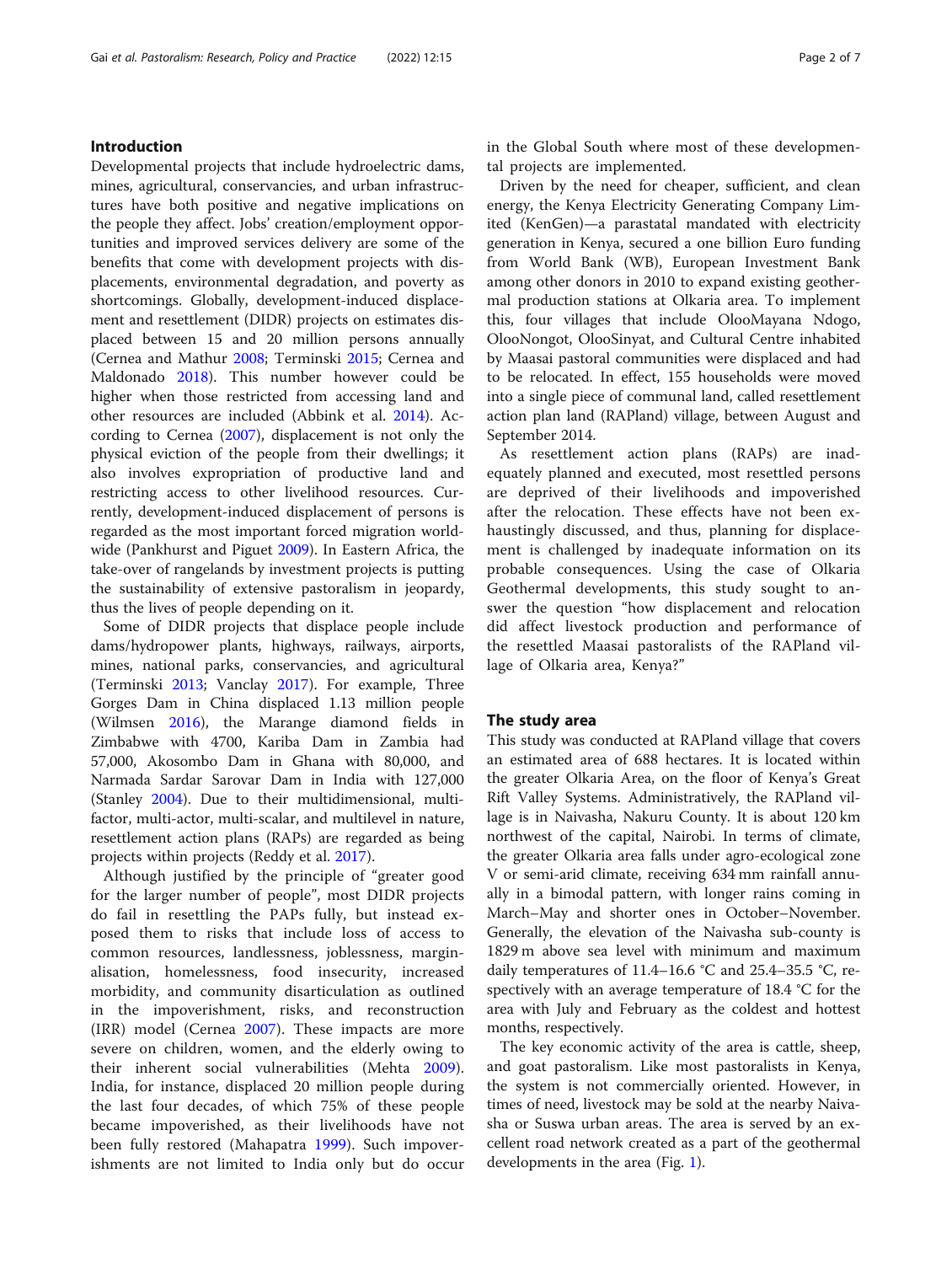<span id="page-2-0"></span>

## Materials and methods

## Research methods/approaches

Data collection was carried during the months of May and June 2019, 5 years after the conclusion of the resettlement programme. Most of the data was based on recall by the respondents, and hence, its veracity may be questioned. However, the pastoralists have the reputation of recall of livestock-related information, and the information they provided may be considered reliable. As the displaced population was relatively small, the study aimed at interviewing representatives of all the 155 households that were displaced and resettled into RAPland village. However, only 105 household heads were available for the interview during the study period. Some of the remaining 50 households refused to participate in the interviews, and others had no livestock, while others had moved out of the RAPland village.

A pretested and structured questionnaire with information on land size, livestock owned, cattle proportions, and cattle production parameters (age at first calving, calving interval, lactation length, and milk yield) before and after the relocation was administered to the 105 household heads. Enumerators who understood and spoke the Maa language (Maasai vernacular) were identified, trained, and administered the questionnaires. To validate data on communal land availability, collected through the questionnaires, key informants interviews (KII) were conducted. As such, three elderly men considered to be the custodian of tribal roles and history and familiar with the displacement and relocation process were identified and interviewed.

## Data analysis

The quantitative data collected were checked for inconsistency, organised, and summarised using Microsoft Excel 2019. The summarised data were later imported into the Statistical Package for Social Sciences (SPSS, version 21). Inferential statistics that include tables of means, percentages, averages, and the ANOVA were obtained. Data on communal grazing land availability was a consensus from KII and thus validated the information collected from other interviewees/household heads.

## Results and discussion

## Demographic characteristics of the respondents

Respondents' demographic characteristics are presented in Table [1.](#page-3-0) The majority (68%) of the respondents were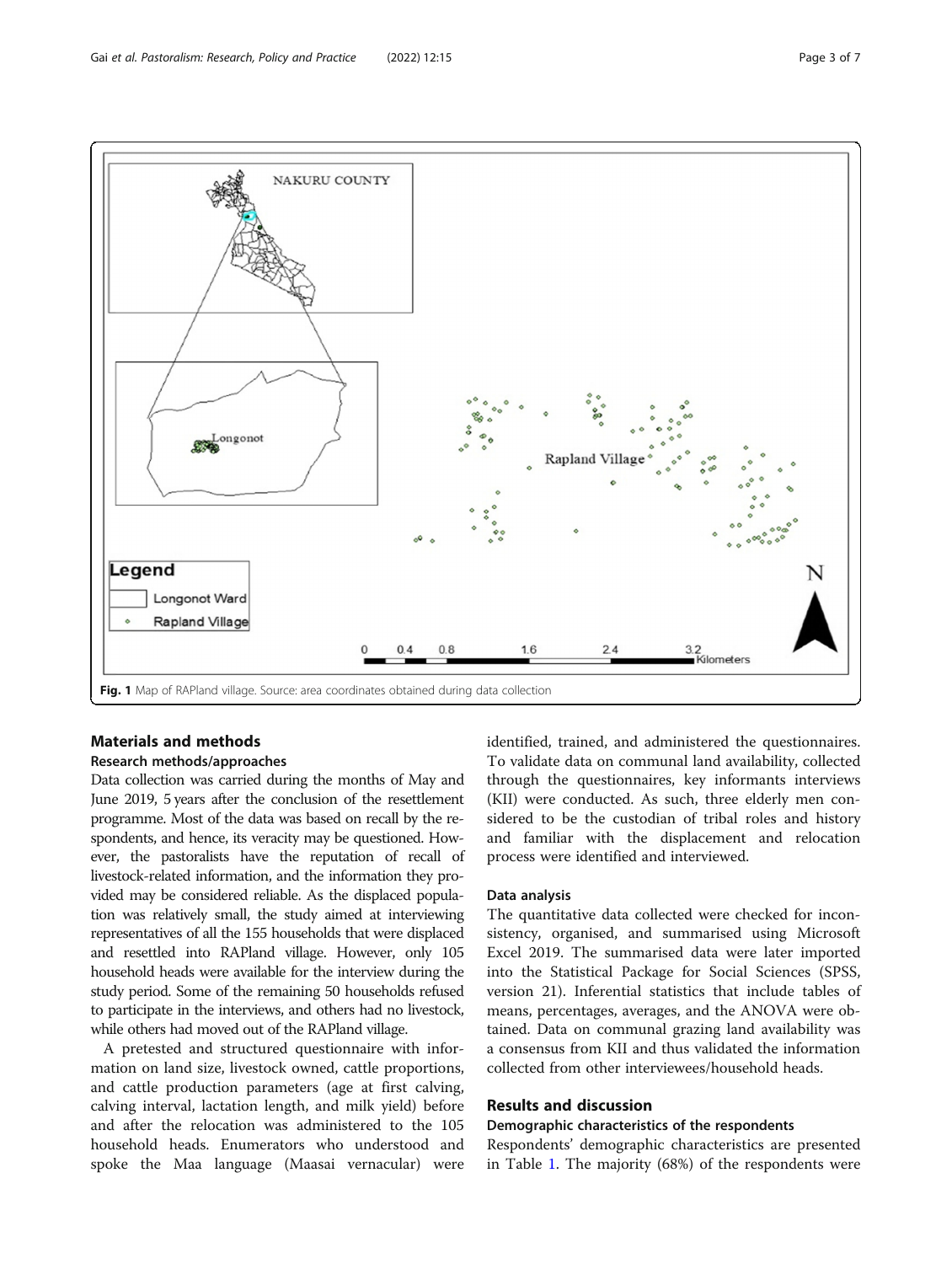<span id="page-3-0"></span>Table 1 Demographic characteristics of respondents

| Variable        | Category            | Frequency | Percentage |
|-----------------|---------------------|-----------|------------|
| Village         | OlooManyana Ndogo   | 22        | 23         |
|                 | OlooNongo           | 27        | 26         |
|                 | OlooSinyat          | 21        | 22         |
|                 | Cultural Centre     | 31        | 33         |
|                 | Total               | 105       | 100        |
| Gender          | Male                | 34        | 32         |
|                 | Female              | 68        | 71         |
|                 | Total               | 105       | 100        |
| Marital status  | Married             | 91        | 87         |
|                 | Unmarried           | 14        | 13         |
|                 | Total               | 105       | 100        |
| Age group       | $18 - 30$           | 50        | 47         |
|                 | $31 - 45$           | 27        | 25         |
|                 | $46 - 60$           | 19        | 19         |
|                 | Over 60             | 9         | 9          |
|                 | Total               | 105       | 100        |
| Education level | No formal education | 57        | 54         |
|                 | Primary education   | 20        | 19         |
|                 | Secondary education | 23        | 22         |
|                 | Tertiary education  | 5         | 5          |
|                 | Total               | 105       | 100        |

women. Most men were engaged in informal employment with KenGen or other companies operating in the area and thus were not available for the interview during the time of data collection. Despite this, men were still considered by the respondents as owners of the primary pastoral resources (livestock and land assets and responsible for the grazing decisions). This was because culturally, the women were not allowed to own pastoral assets. Therefore, their access and activities were regulated and controlled by their husbands or fathers. Earlier studies by Blench ([2001](#page-6-0)) and Ngowi et al. [\(2008\)](#page-6-0) have similarly reported that pastoral women are forbidden from owning livestock, although they perform routine livestock practices including herding, milking, milk processing and selling of dairy products, calves and small ruminants rearing. Children's duties were not so distinct from those of their parents; they performed herding/grazing, rearing of calves, attention to sick animals, and small ruminants. In this regard, division of labour and allocation of functions were based on age and gender, as previously observed by Blench ([2001](#page-6-0)), Tadesse et al. [\(2015\)](#page-6-0) and Homewood [\(2018\)](#page-6-0).

For continuity of family lineage and labour, matured household members are encouraged to marry and, as such, about 87% of the respondents were married, with those within the youth age (18–45 years) representing 72%. Illiteracy was high among the Maasai pastoralists of RAPland village as majority of the respondents (54%) had never been to school. This is commonly observed among mobile pastoral communities. Of those considered literate, 19%, 22%, and 5% had attained primary, secondary, and tertiary education respectively. This high illiteracy rate could be attributed to the lack of basic infrastructures including roads, running water systems, schools, and social amenities in the former four villages occupied by the Maasai pastoralists before relocation. With the presence of primary and secondary schools in RAPland village, the respondents were optimistic about improved educational status. In addition, resettlement in permanent houses rendered them less mobile and offering opportunities for more children to enrol in the newly established schools. Literacy is usually higher among the agro-pastoral communities than in pastoralist ones. Ocaido et al. ([2005](#page-6-0)) observed a 62.9% literacy level among the agro-pastoralist communities of Serere County in Uganda.

## Livestock production systems before and after the relocation

Livestock species composition and populations are presented in Table [2.](#page-4-0) Before relocation, they kept indigenous breeds of cattle, sheep, goats, donkeys, and chickens under extensive systems. This largely remains the same after the relocation. The pastoralists kept multi-species to optimise herbage variations in rangelands, produce a range of products (meat, milk), and minimise risks emanating from environmental extremes (droughts, famines, flood), owing to their varying degree of coping with the challenges. The higher proportion of cattle at 77.2% and 78.9% before and after the relocation implies the cattle-based pastoralism among the Maasai, similarly observed among pastoralists of the Oyo area of Southwest Nigeria (Daodu et al. [2009\)](#page-6-0). This is unlike other production systems in northern Kenya (Somali pastoralists) where camels and the small ruminants are the preferred species. They kept cattle purposely, as also discussed by Mgongo et al. ([2014\)](#page-6-0) in other studies for the provision of milk for the households.

Among the small ruminants, there were more sheep before and after relocation (15.5%; 13.1%) than goats (5.7% and 7.1%). The higher composition of sheep is attributed to ease of management since they can be grazed together with the cattle, something that is difficult to do with goats. This is in agreement with Daodu et al. ([2009](#page-6-0)) who indicated that sheep are always more in small stock mixture due to the ease of management. Goats' proportion increased from 5.7 to 7.1% after the resettlement. This increase could be due to the adaptive nature of goats to bushy vegetation, which comprised most of the vegetation in the RAPland village.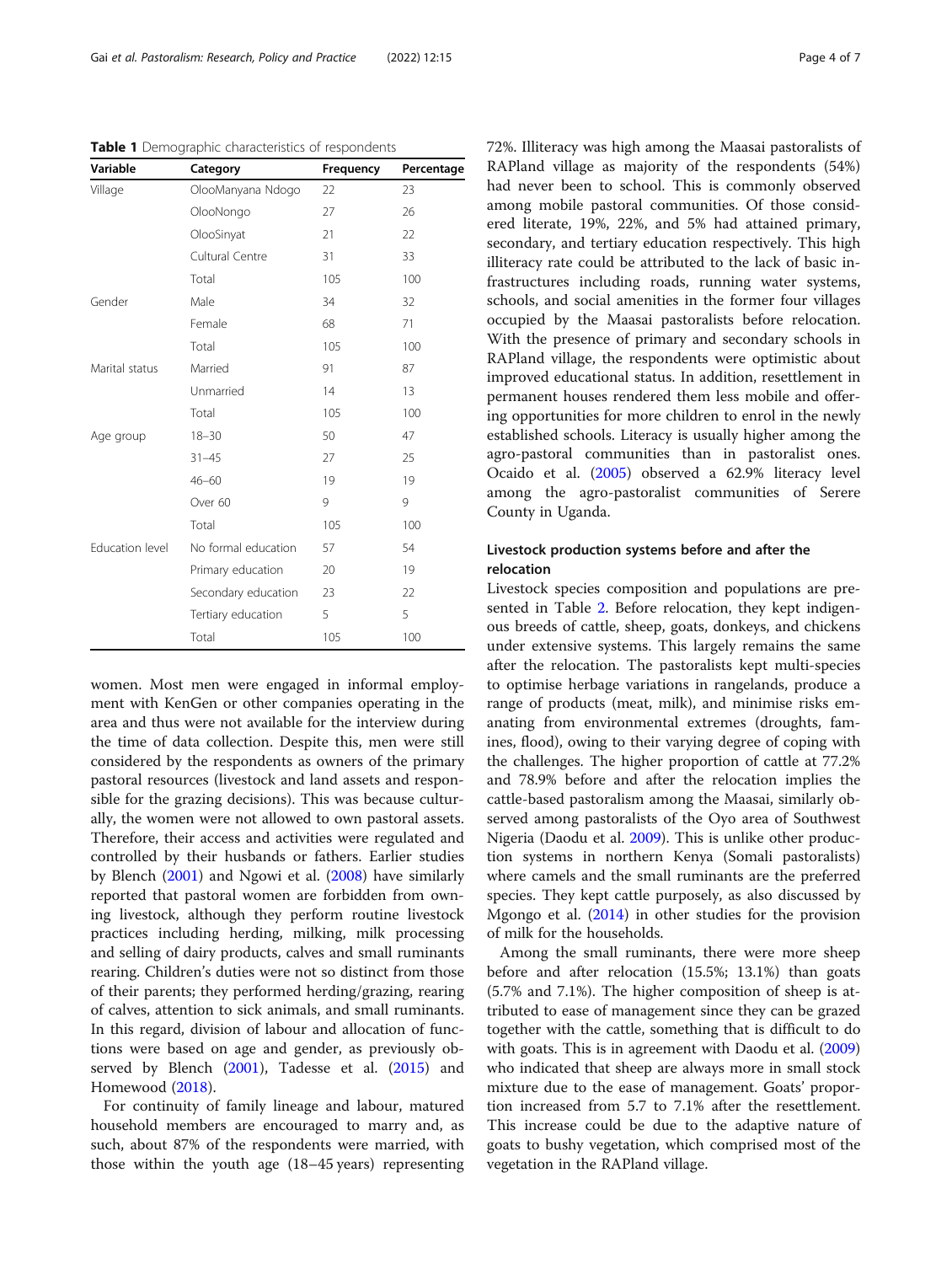<span id="page-4-0"></span>

|  |  |  | <b>Table 2</b> Livestock species composition, populations, and mean household holding before and after the relocation |
|--|--|--|-----------------------------------------------------------------------------------------------------------------------|
|  |  |  |                                                                                                                       |

| <b>Species</b> | Before the relocation |                       |                     | After the relocation |                       |                     |  |
|----------------|-----------------------|-----------------------|---------------------|----------------------|-----------------------|---------------------|--|
|                | Population<br>TLU     | Mean<br><b>TLU/HH</b> | Proportion<br>% TLU | Population<br>TLU    | Mean<br><b>TLU/HH</b> | Proportion<br>% TLU |  |
| Cattle         | 6468                  | $75.7 \pm 8.83$       | 77.2                | 2480                 | $26.4 \pm 8.3$        | 78.9                |  |
| Sheep          | 298                   | $15.5 + 1.78$         | 15.5                | 412                  | $4.62 \pm 1.7$        | 13.1                |  |
| Goats          | 481                   | $5.8 \pm 0.67$        | 5.7                 | 222                  | $2.5 \pm 0.63$        | 7.1                 |  |
| Donkeys        | 123                   | $1.46 \pm 0.22$       | 1.4                 | 25                   | $0.34 \pm 0.21$       | 0.8                 |  |
| Poultry        | .3                    | $0.14 + 0.02$         | 0.2                 | 3                    | $0.3 \pm 0.02$        | 0.1                 |  |
| Total          | 8383                  |                       | 100                 | 3142                 |                       | 100                 |  |

Tropical Livestock Unit (TLU) is equivalent to an animal of 250 kilogrammes (kg). Thus, a cattle = 1 TLU, donkey = 0.5 TLU, sheep/goats = 0.1 TLU, and poultry = 0.01 TLU (FAO [2002](#page-6-0)). HH households

Among most rural communities in Africa, donkeys provide transportation draught power during short and long walks. Before the Maasai pastoral communities were relocated from their homes/Manyattas, donkeys were primarily used for fetching water from various collection points around their settlements. After resettlement, this role was no longer important, as the water was piped to water kiosks within the village. Thus, the donkey proportions decreased from 1.4 to 0.8%.

Although poultry/indigenous chicken is not regarded as a pastoral species—as they cannot be grazed together with other species, as observed by Blench ([2001](#page-6-0)), they were included in the survey to assess the community's adoption of new species. According to respondents, it is primarily for immediate home consumption and income especially for women who were staying at home. Although being the least kept species in RAPland village and having reduced in population after the relocation, the indigenous chicken had been gaining in popularity, especially among the less mobile and more venturesome women as revealed during the FGD. It was not explained adequately why the numbers had decreased after relocation. The Maasai pastoralists do not move with chickens, but instead, they were kept at home, unlike the Fulani nomads of West Africa who carried theirs along with the grazing herds to feed on worms and dung (Blench [2001](#page-6-0)).

#### Livestock populations before and after the relocation

Our findings showed a significant ( $P < 0.05$ ) decrease in mean livestock holdings—expressed in tropical livestock unit (TLU) per household after the relocation, as shown in Table 2. As such, total livestock populations had reduced from 8383 to 3142 TLUs at times of the study. According to the residents, many factors were responsible for such massive loss (62.5%) of herds. Before the relocation, the pastoralists had access to sufficient grazing fields as they managed 4200 acres and could access surrounding rangelands. Pastures became insufficient in RAPland village, which was only 1700 acres, with some

200 acres used to build residential houses, schools, health centres, and churches. Not only was the land insufficient, but also it contained less grazing as the vegetation was dominated by woody shrubs. The area was also fractured with steep gulleys making a difficult terrain for cattle. This may explain the slight increase in the proportion of goats.

The reduction (60%) in communal land affected access to quality pastures and watering points. This affected the nutrition of the herds, thus their production and performance. With fewer grazing points, livestock is confined and grazed in limited rangelands, which became degraded and produced fewer pastures. This is in agreement with studies in Ethiopia by Elias and Abdi ([2010](#page-6-0)) and Yonas et al. ([2013](#page-6-0)) among Karrayu and Borena of Oromiya Regional State and Meinit-Shasha district of Southwest, respectively, which reported massive livestock loss and poor productivity as a result of the reduction in communal grazing lands and quality of grazing.

As a way of coping with declining grazing resources in RAPland village, some pastoralists donated or assigned parts of their herds to relatives and friends living in other pastoral rangelands with adequate pastures and watering points. This is in accordance with Tashi and Foggin ([2012](#page-6-0)) and Yonas et al. ([2013](#page-6-0)) who suggested that pastoral communities would adjust their herds' sizes in response to grazing needs and other environmental dictates. Some households, equally discussed by Elias and Abdi [\(2010\)](#page-6-0), sold parts of their livestock to raise incomes used in procuring immediate household needs (food, medical services) faced in new homes. These contributed to the reduction in livestock populations in RAPland village according to discussants of FGD.

Wildlife predations and livestock diseases are other factors that contributed to the decrease in livestock populations. Due to its proximity to Hell's Gate National Park, RAPland residents lost much livestock to wild animals (leopards, hyenas, and baboons), especially during the first 2 years of resettling into RAPland. As part of the resettlement package, residents were promised some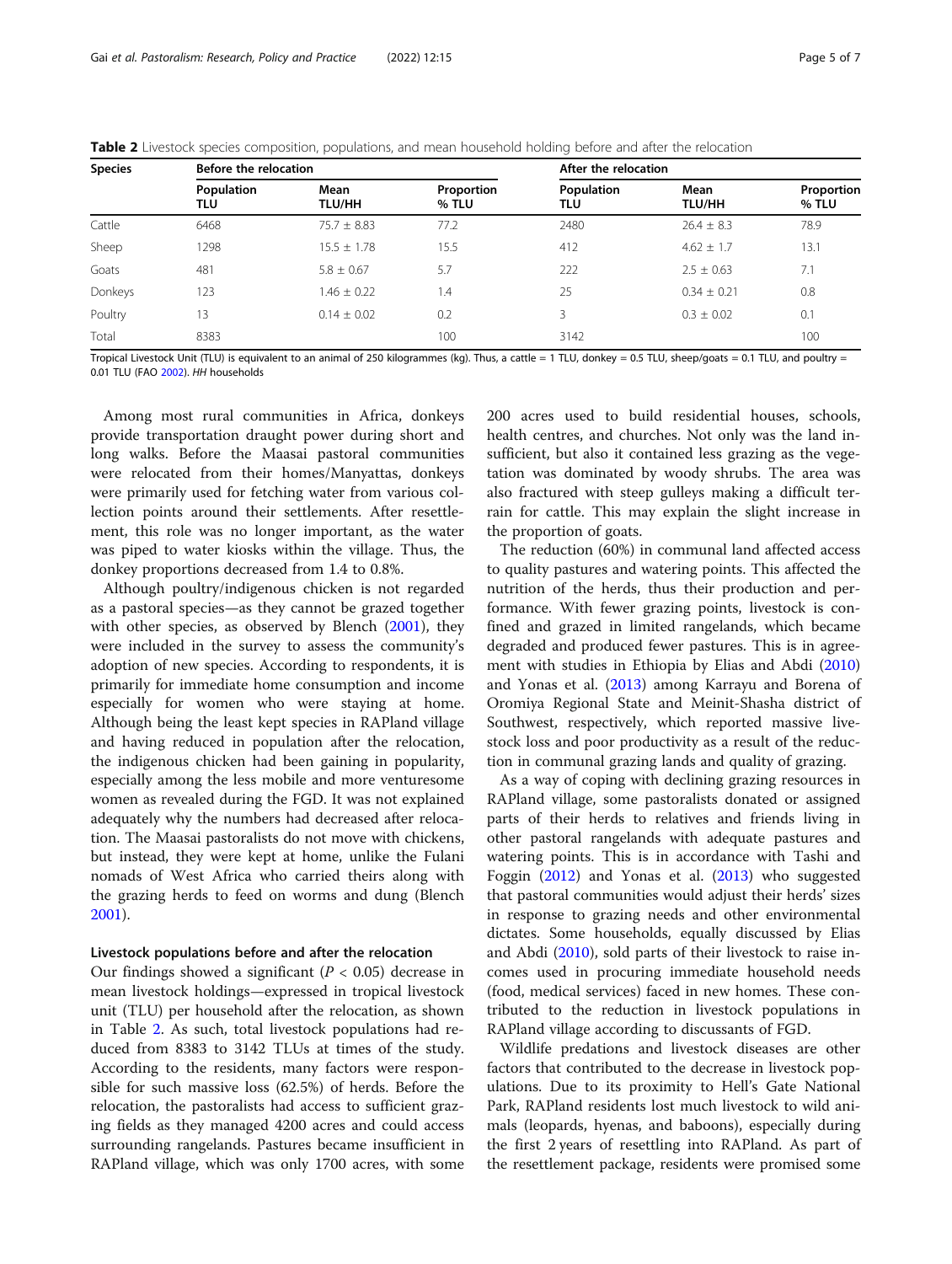veterinary infrastructure that includes dips, crushes aimed at controlling parasites/ticks and livestock diseases. This had not materialised at the time of this study, and as such, pastoralists lost livestock to diseases. Losses were even worse for the very vulnerable and weaker households that could not afford veterinary drugs and services that are sought from distant places.

## Cattle proportions and performance before and after the relocation

The proportions of cows, youngstock, and average daily milk yield were significantly ( $P < 0.05$ ) affected by the relocation. The proportion for youngstock drop from 27.6 to 20%, while that for cow increased from 51.7 to 60%, as the proportion for bulls remained almost the same after the relocation, as shown in Table 3.

Youngstock was more susceptible to common livestock production constraints (livestock diseases, predators, and poor nutrition) in RAPland village as its lack veterinary infrastructures and services like cattle dip, vaccination, and treatment programmes. Residents acknowledged that youngstock was killed a lot by the wild animals during the first 2 years of arriving at RAPland village due to massive vegetation cover and many hideouts for the predators. The increase in the cow proportion is attributed to the relative adaptability of mature cows to some of the production constraints encountered after the relocation.

In both scenarios, cows constituted the largest proportion of cattle. This is a typical characteristic of pastoral herds, which are oriented towards milk production, essential food, and income source for pastoral households and herd growth/replacement (Mgongo et al. [2014](#page-6-0); Daodu et al. [2009;](#page-6-0) Majekodunmi et al. [2014](#page-6-0); Mwanyumba et al. [2015;](#page-6-0) Homewood [2018\)](#page-6-0). The above findings contrasted highly with the animal-traction/draught-oriented cattle herds, where the proportion of male to female would be equal, or the male populations would be higher than that of the females (Ocaido et al. [2005](#page-6-0)). Kenya with 80% arid and semi-arid land, for instance, produced 1.05 billion litres of milk from pastoral areas annually, representing 18% of national total milk production with pastoral cattle milk contributing 0.473 billion litres, approximately 14.4% of national cattle milk, equivalent in value to KES 28.5 billion (Nyariki and Amwata [2019\)](#page-6-0). Reduction in mean cows and youngstock proportions implies a decrease in

| <b>Table 3</b> Cattle herd structures before and after the resettlement |  |
|-------------------------------------------------------------------------|--|
|-------------------------------------------------------------------------|--|

| Category   | Proportion (%) of total<br>number of cattle TLU<br>before resettlement | Proportion (%) of total<br>number of cattle TLU<br>after resettlement |  |  |
|------------|------------------------------------------------------------------------|-----------------------------------------------------------------------|--|--|
| Bull       | 20.7                                                                   | 20                                                                    |  |  |
| Cows       | 517                                                                    | 60                                                                    |  |  |
| Youngstock | 276                                                                    | 20                                                                    |  |  |

| <b>Table 4</b> Cattle performance before and after the relocation |  |  |  |  |
|-------------------------------------------------------------------|--|--|--|--|
|-------------------------------------------------------------------|--|--|--|--|

| Parameter                     | Mean before<br>relocation | Mean after<br>relocation |  |
|-------------------------------|---------------------------|--------------------------|--|
| Age at first calving in years | $4.13 \pm 0.17$           | $3.88 \pm 0.16$          |  |
| Calving interval in years     | $1.52 + 0.11$             | $1.53 + 0.11$            |  |
| Lactation length in months    | $5.76 + 0.51$             | $7.13 + 0.49$            |  |
| Milk yield in litres          | $3.80 \pm 0.19$           | $2.38 \pm 0.19$          |  |

milk production and herd replacement, growth, and continuity, thus dramatically influencing and destabilising household food and nutrition security, thus exacerbating poverty levels among the resettled populations.

Cows' performance was evaluated through age at first calving, calving interval, lactation length, and milk yield parameters. Milk yields fell from a daily mean of 3.80 ± 0.19 to 2.38  $\pm$  0.19 after the resettlement (Table 4). However, age at first calving, calving interval, and lactation were found not to have been affected by the relocation. The dropped in milk yield could be attributed to several factors including insufficient pastures and water, and diseases that could have been caused by the relocation. As an elderly RAPland village woman put it during the study, "since we came to RAPland, our cows are not producing enough milk, one has to milk many cows to get enough milk for our children". Livestock mobility, which allows utilisation of varying rangeland resources in time and space, could have been impaired by the decrease in grazing land. As cattle are poorly fed (due to inadequate pasture), they cannot meet the nutrient requirements needed to milk yield potential. They also become more susceptible to diseases.

## Conclusions and recommendation

RAPland village is smaller in size compared to the former grazing lands pastoralists managed and had access to; this caused insufficiency in pastures and the quality of grazing, which subsequently affected the nutrition and health of the herds. With compromised health and nutrition, daily milk yields per cow decreased. Also, absolute livestock populations decreased due to the same poorer health/nutrition besides other production constraints like predation. Therefore, future resettlement programmes involving pastoral communities should address pastoral grazing needs and resiliency.

#### Abbreviations

HHs: Households; KenGen: Kenya Electricity Generation Company; PAPs: Project-affected persons; RAP: Resettlement action plan; RAPland: Resettlement action plan land; TLU: Livestock tropical unit

#### Acknowledgements

The authors acknowledged The United States Agency for International Development (USAID), Feed the Future initiative (CGIAR Fund), and the predecessor fund, Food Security and Crisis Mitigation II grant, for the financial contribution. The authors also acknowledged the pastoralists of